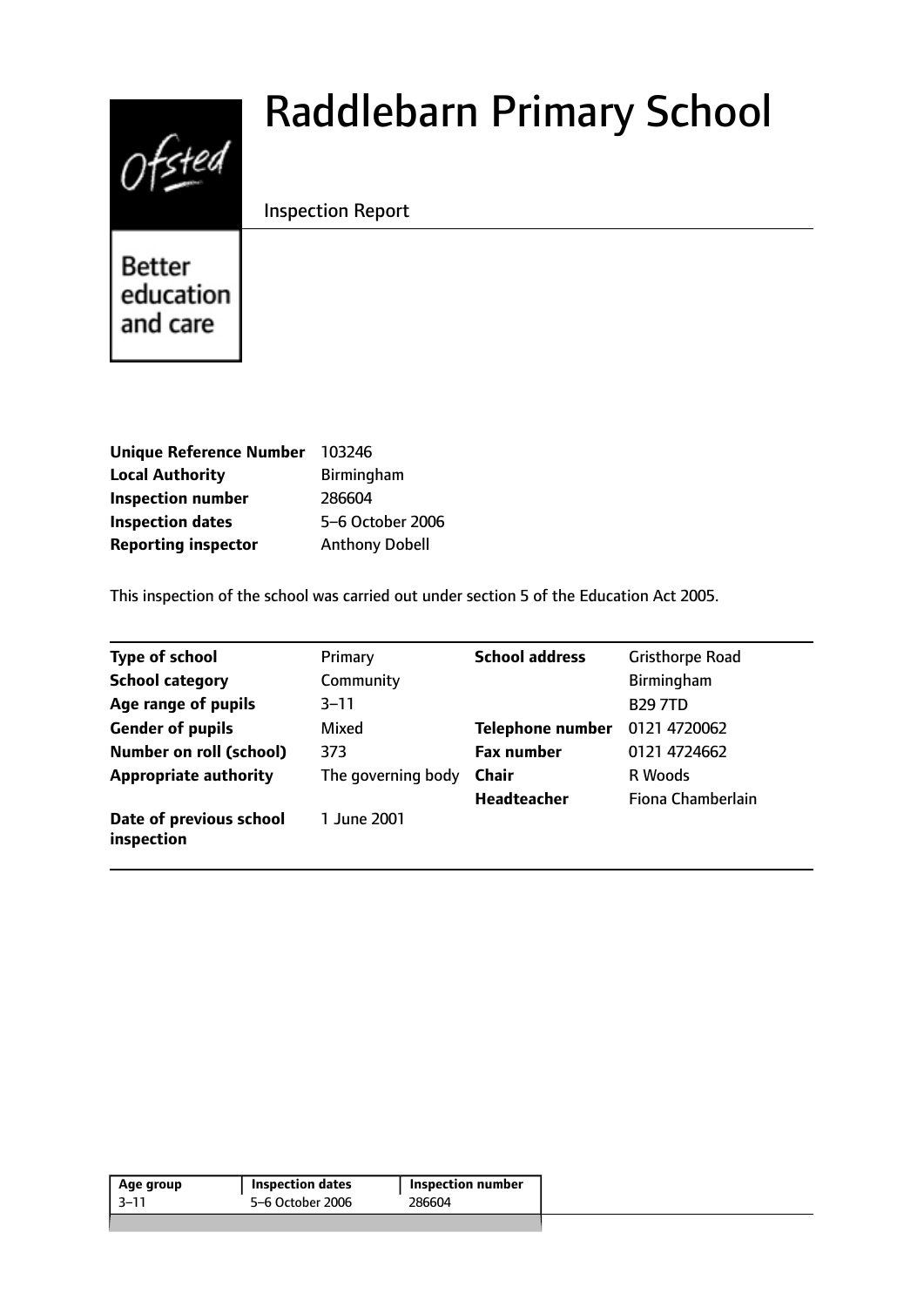© Crown copyright 2006

Website: www.ofsted.gov.uk

This document may be reproduced in whole or in part for non-commercial educational purposes, provided that the information quoted is reproduced without adaptation and the source and date of publication are stated.

Further copies of this report are obtainable from the school. Under the Education Act 2005, the school must provide a copy of this report free of charge to certain categories of people. A charge not exceeding the full cost of reproduction may be made for any other copies supplied.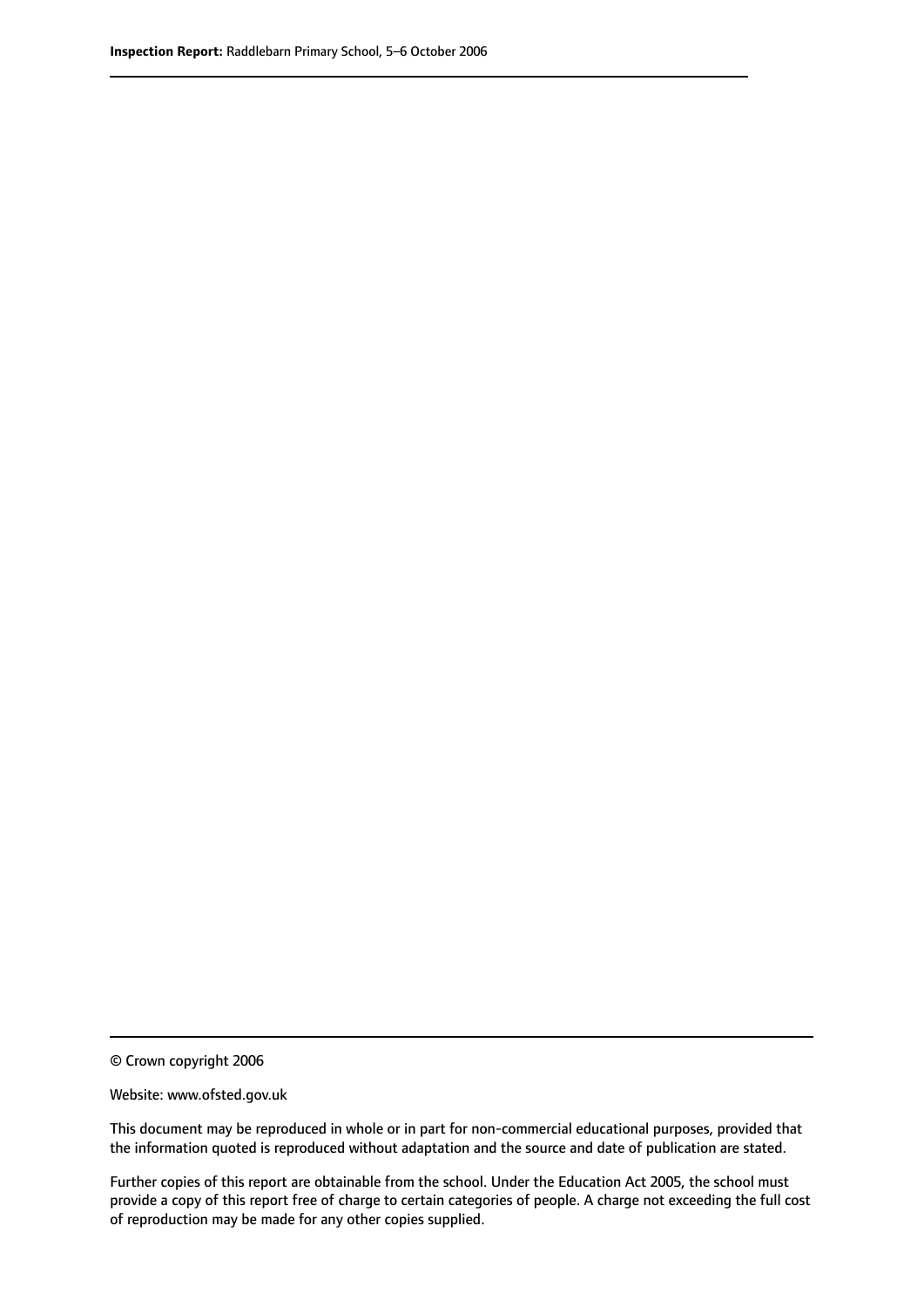# **Introduction**

The inspection was carried out by three Additional Inspectors.

# **Description of the school**

This large primary school serves an ethnically diverse community. Children's levels of understanding and learning skills are well below average when they join the Nursery. The proportion of pupils speaking English as an additional language is above average and almost half of these pupils are at an early stage of learning English. The proportion of pupils with learning difficulties is below average. An above average number of pupils join and leave the school mid-year.

#### **Key for inspection grades**

| Outstanding  |
|--------------|
| Good         |
| Satisfactory |
| Inadequate   |
|              |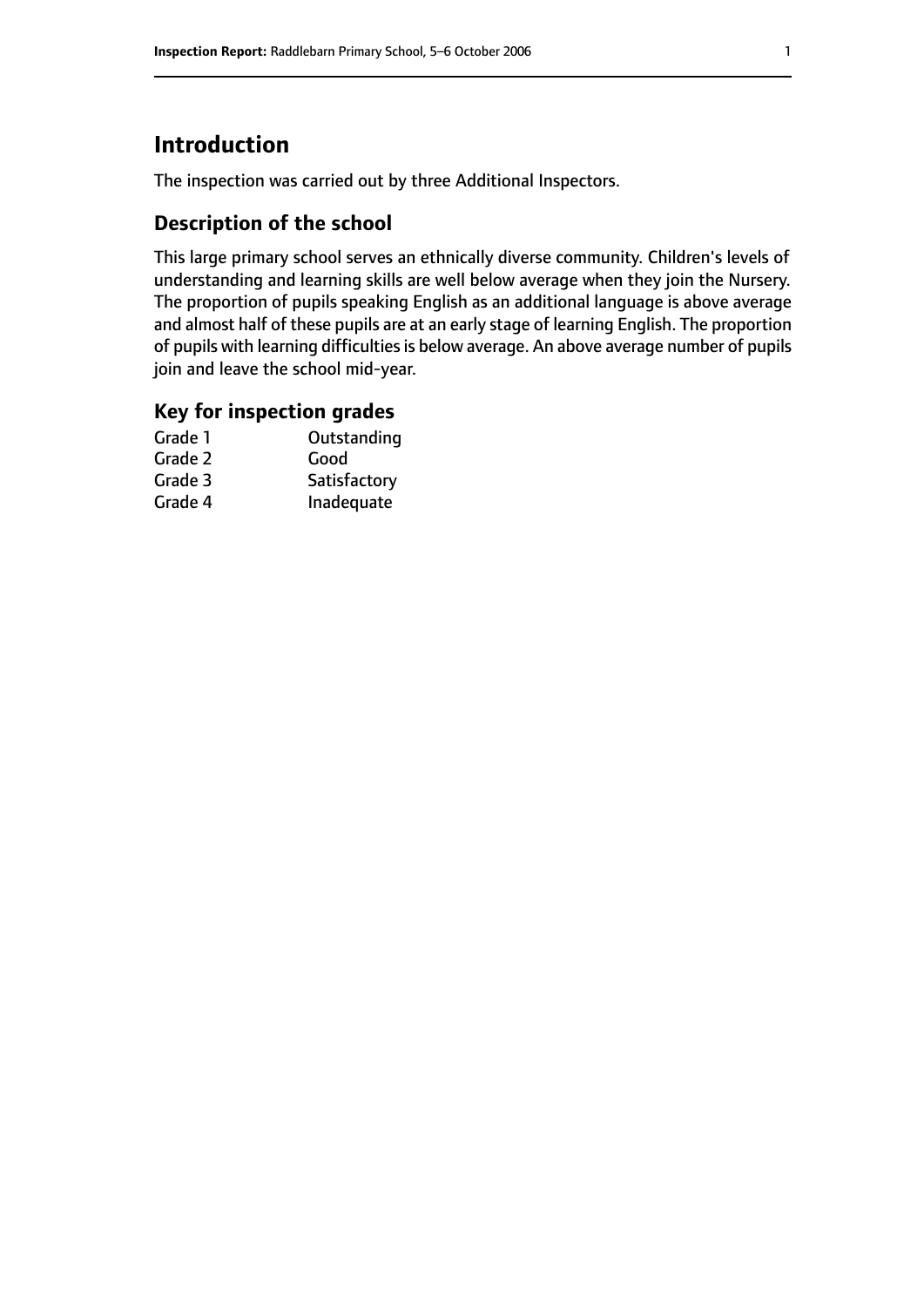# **Overall effectiveness of the school**

#### **Grade: 2**

This is a good school in which pupils make good progress. Standards are average overall but are rising as a result of good teaching that is purposeful and focused. Very good systems are in place for tracking pupils' progress and giving them targets to improve their work. Pupils have a clear understanding of these systems. As one Year 3 pupil explained, 'target cards are for you to improve whatever you're not good at'.

Astute and vigorous leadership from the headteacher and her colleagues has enabled the school to improve well since its previous inspection. All have been involved in an accurate analysis of the school's strengths and areas for development. This has enabled the school to introduce initiatives which are clearly rooted in a determination to raise standards. Pupils' reading skills have improved well but there is scope for further improvement in writing, particularly in the range of vocabulary that pupils use. In mathematics, pupils have good skills in using numbers but have difficulty in interpreting data and struggle to solve 'real-life' problems expressed in words. Teachers appreciate the initiatives which have already been introduced and feel that they are fully involved in improving the school.

Pupils' good personal development starts with good provision in the Nursery and Reception classes and the good care that they enjoy. It also results from a good curriculum which gives them a wide range of learning experiences. A Year 1 pupil said, 'we do quite a lot of subjects and teachers make it fun.' The range of visits, visitors, clubs and activities is outstanding and the school's musical tradition is particularly strong. Pupils' involvement in the community and the local area is also outstanding. They are well prepared for the next stage of their education and for later life.

The school's links with parents are a particular strength and the overwhelming majority of parents express strong support for the school. A parent of a newly arrived Nursery child said, 'I can't praise them enough; he's much more grown up already and can't wait to come to school.' Parents appreciate the way the school helps them through, for example, the curriculum workshops on literacy and numeracy, which help them to support their children's learning at home. The 'Friends Association' is active and enthusiastic, raising valuable funds to improve the quality of learning and helping to keep the school at the heart of the community.

#### **What the school should do to improve further**

- Encourage pupils to use more adventurous vocabulary in their written work to raise standards in writing.
- Raise standards further in mathematics, particularly in handling data and in interpreting problems expressed in words.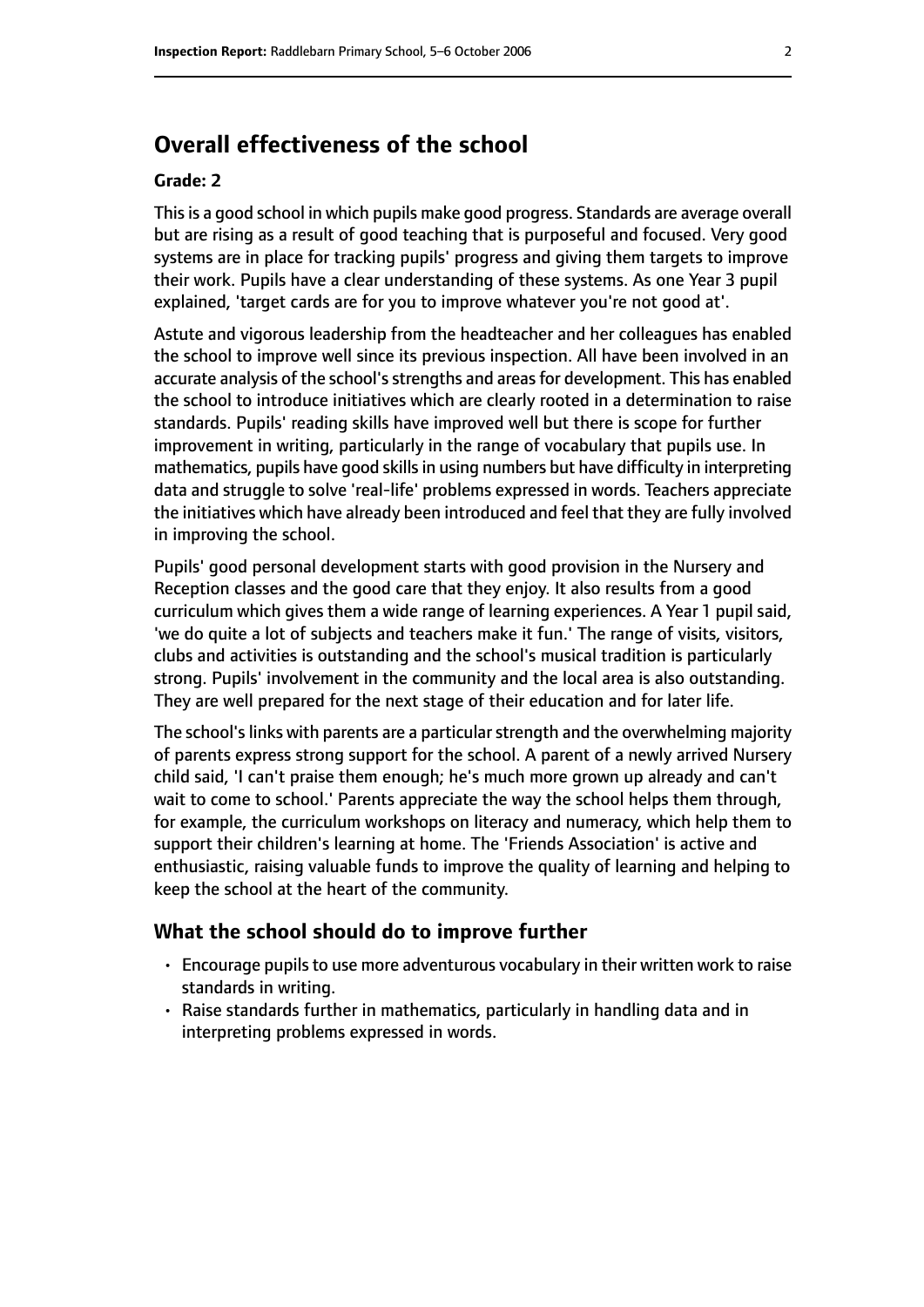# **Achievement and standards**

#### **Grade: 2**

Achievement is good. Children enter the Nursery with levels of understanding which are well below average. They make good progress in Nursery and Reception because the school concentrates on learning through practical, first hand experiences. Children develop learning skills systematically but these are still below average when they enter Year 1.

Pupils continue to make good progress in Years 1 to 6. The school's work over the last 18 months to help pupils to understand how well they are doing and how to improve is underpinning this good progress. In recent years, standards in the national tests at the end of Years 2 and 6 have been broadly average. However, recent initiatives are enabling pupils to make better progress now and standards are rising, most noticeably in reading. Careful analysis of pupils' work has led the school, sensibly, to target writing and mathematics for improvement, and this is beginning to raise standards, although there is scope for further improvement.

Effective support from teachers and teaching assistants gives all groups of pupils, including those with learning difficulties and those who speak English as an additional language, a good understanding of how to improve their work. Pupils at an early stage of learning English are supported well and make rapid progress.

# **Personal development and well-being**

#### **Grade: 2**

Good attendance and punctuality show that pupils enjoy school. They behave well in and out of class and there is no evidence of bullying. A pupil in Year 2 said, 'I like school because of behaviour. Most people have really good behaviour.' Pupils relate well to each other and to adults and feel valued for what they can offer. They enjoy responsibilities, for example, on the school council. Those joining the school mid-year settle quickly because they are welcomed. They make good progress. Pupils become confident and articulate young people.

Pupils' spiritual, moral, social and cultural development is good. The school successfully celebrates the diversity of its community through 'multicultural weeks'. Pupils have a very clear understanding of right and wrong and of safe practices, including the dangers of tobacco, alcohol and substance abuse.

Effective personal development and pupils' sense of well-being give them the confidence to try hard with their work. This helps them to achieve well.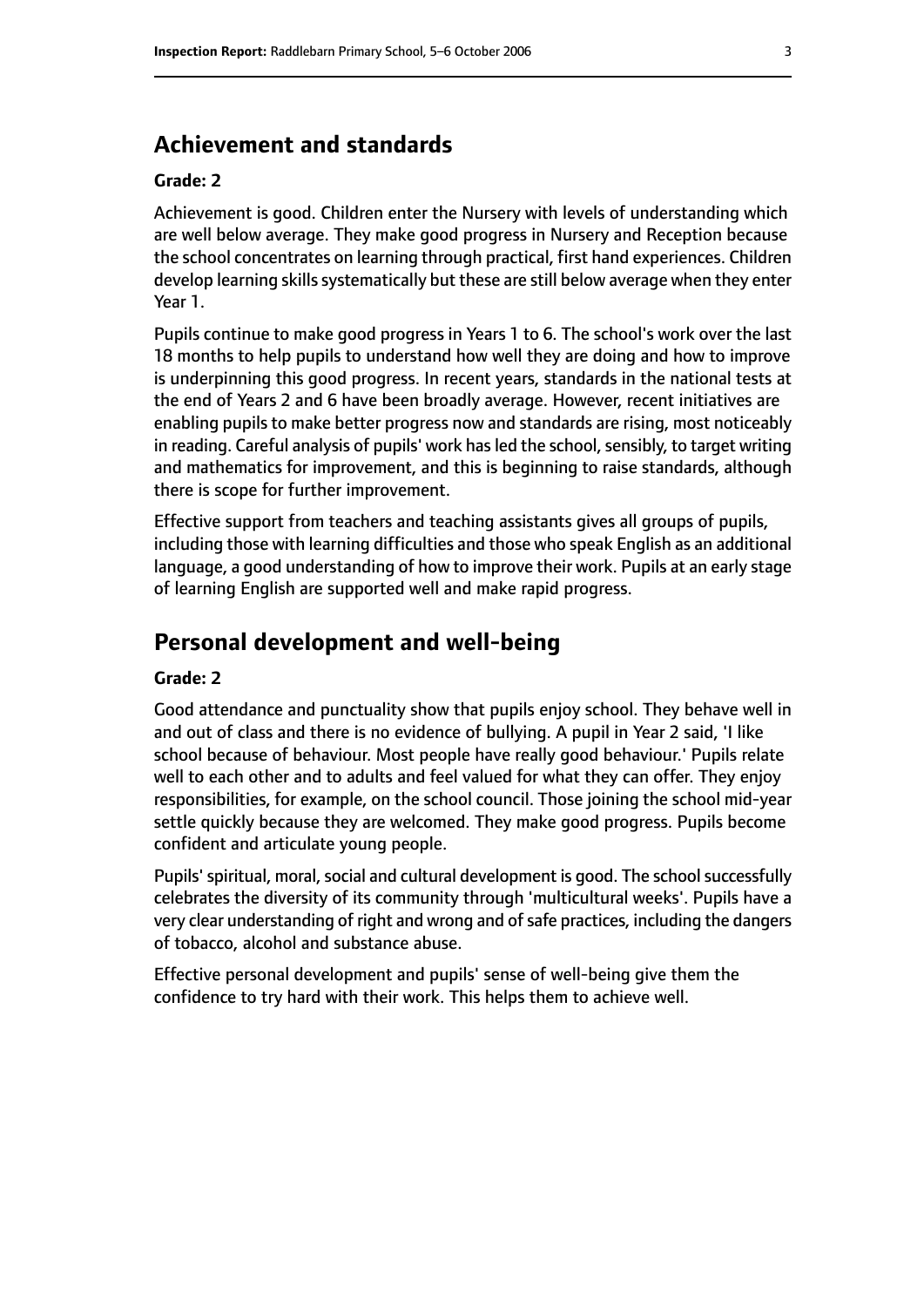# **Quality of provision**

#### **Teaching and learning**

#### **Grade: 2**

Good teaching enables pupils to make good progress. Challenging learning activities are carefully graded so that pupils at different stages of learning make progress from their existing levels of understanding. Teachers are beginning to provide opportunities for pupils to extend their literacy and numeracy skills in subjects such as history, geography and science, but much of this work is at an early stage. Pupils appreciate teachers' efforts to make learning enjoyable. A pupil in Year 4 said, 'The work's just right so that you move up to the next level: you get an equal amount of work and fun.' Teachers and teaching assistants are very aware of the needs of different groups in the school, particularly those at an early stage of learning English, and ensure that they get the support to enable them to make progress at the same rate as other pupils.

Effective learning is rooted in pupils' good awareness of their current levels of work and how to improve. Marking is conscientious and comments show pupils how to raise their standards. Very good use of interactive whiteboards in lessons engages pupils' interest and motivates them to concentrate well.

#### **Curriculum and other activities**

#### **Grade: 2**

The school's curriculum is good and meets all requirements. It is enriched by community links, for example, with Aston Villa Football Club, which motivate pupils very effectively so that they work with real enthusiasm. There is a good programme of personal, social and health education which successfully promotes care for others and safety and health awareness. A very good range of visits and visitors, including residential visits, increases pupils' confidence and makes learning more realistic. There is scope for developing further the use of learning in one subject to support learning in another.

The range of out-of-school clubs and activities is outstanding. Pupils and parents appreciate these opportunities, and especially the school's very high quality music. This, and a range of sports, helps to give pupils learning experiences of real quality which, in turn, promote good progress.

#### **Care, guidance and support**

#### **Grade: 2**

Care, guidance and support are good. There are good arrangements for first-aid, child protection and health and safety. Pupils feel secure and valued and this supports their personal development and good progress. Assessment arrangements are very thorough and used well to guide teaching. Pupils know how well they are doing and how to improve. Teachers and teaching assistants work effectively to support pupils with learning difficulties and those at an early stage of learning English so that their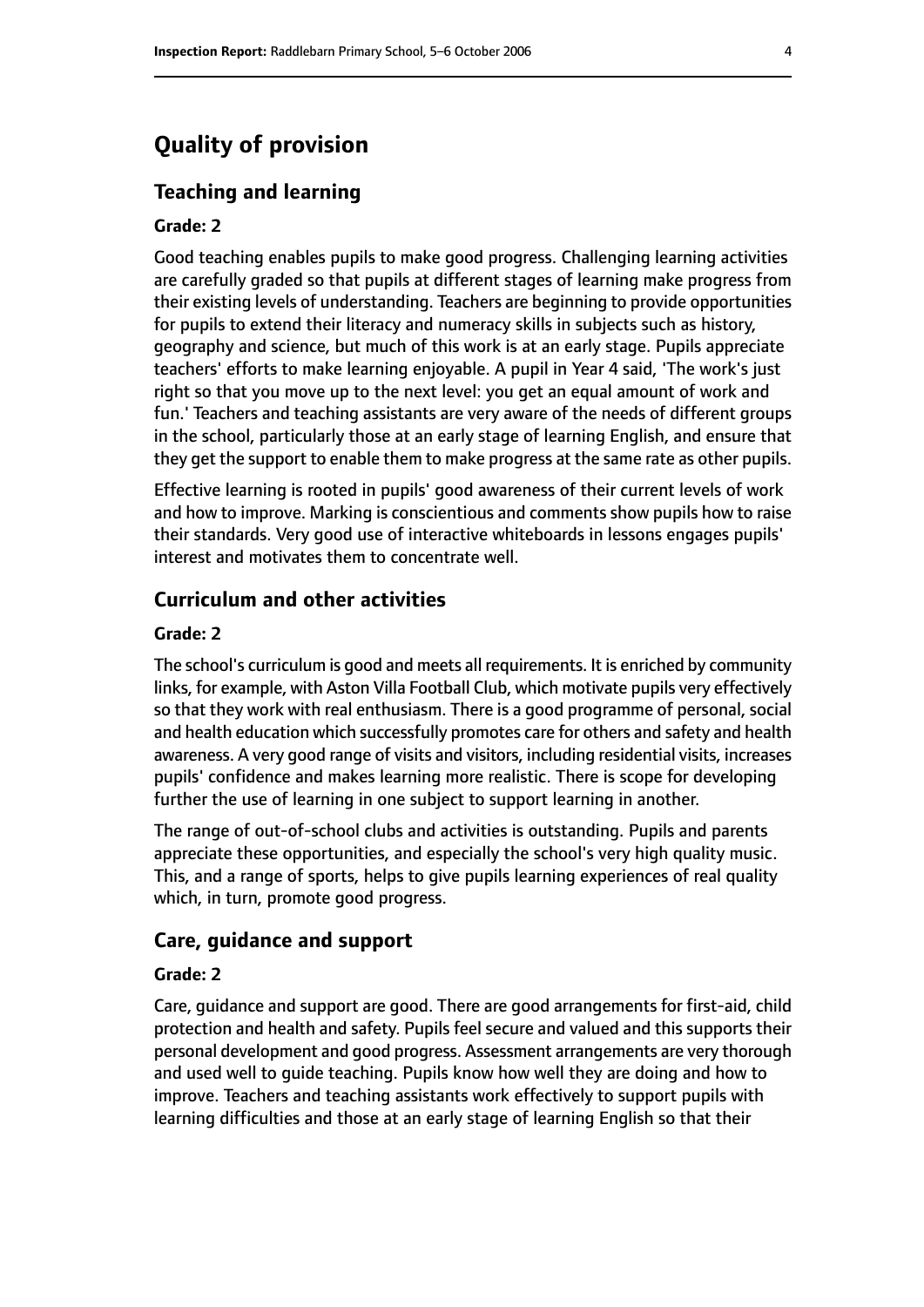confidence increases and they achieve well. The school is able to call on outside agencies where necessary to ensure that all pupils get support of good quality.

# **Leadership and management**

#### **Grade: 2**

Leadership and management are good at all levels and are centred in a determination to drive up standards. The headteacher, with the full support of her colleagues, has worked extremely hard to analyse what the school does well and where it can improve. Precise weaknesses have been identified and strategies developed to raise standards, which are beginning to have a good impact.

Two major factors have resulted in good improvements in the school's performance. These are the development of highly effective systems for assessing pupils' standards and progress and the involvement of all staff. Teachers are very clear about their roles in driving up standards and appreciate the good quality professional development designed to help them to do this. Governors have a good appreciation of the school's strengths and areas for development and offer an independent view on how it can move forward. There is a clear unity of purpose throughout the school and a feeling of optimism and purpose. The school is in a good position to improve further.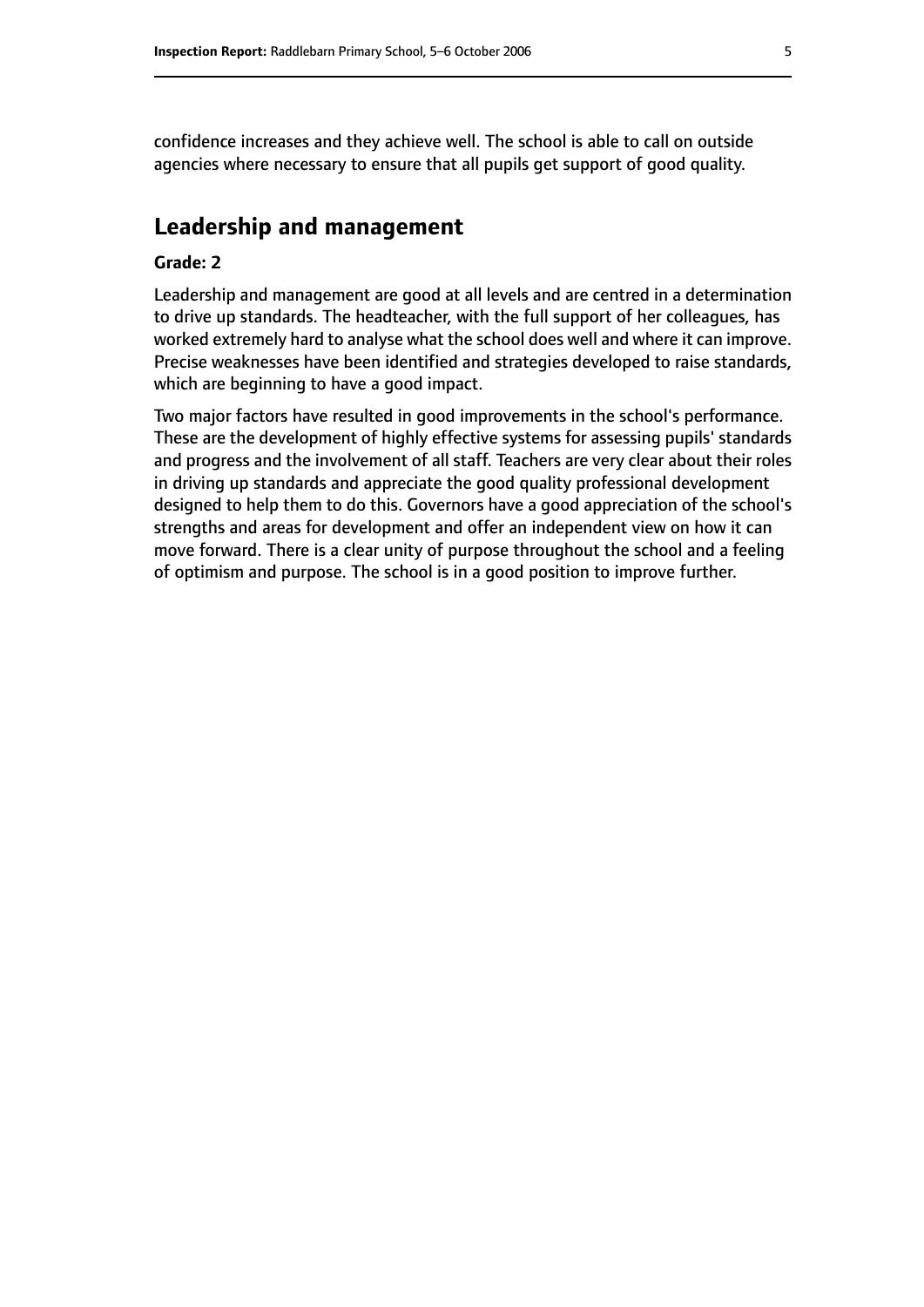**Any complaints about the inspection or the report should be made following the procedures set out inthe guidance 'Complaints about school inspection', whichis available from Ofsted's website: www.ofsted.gov.uk.**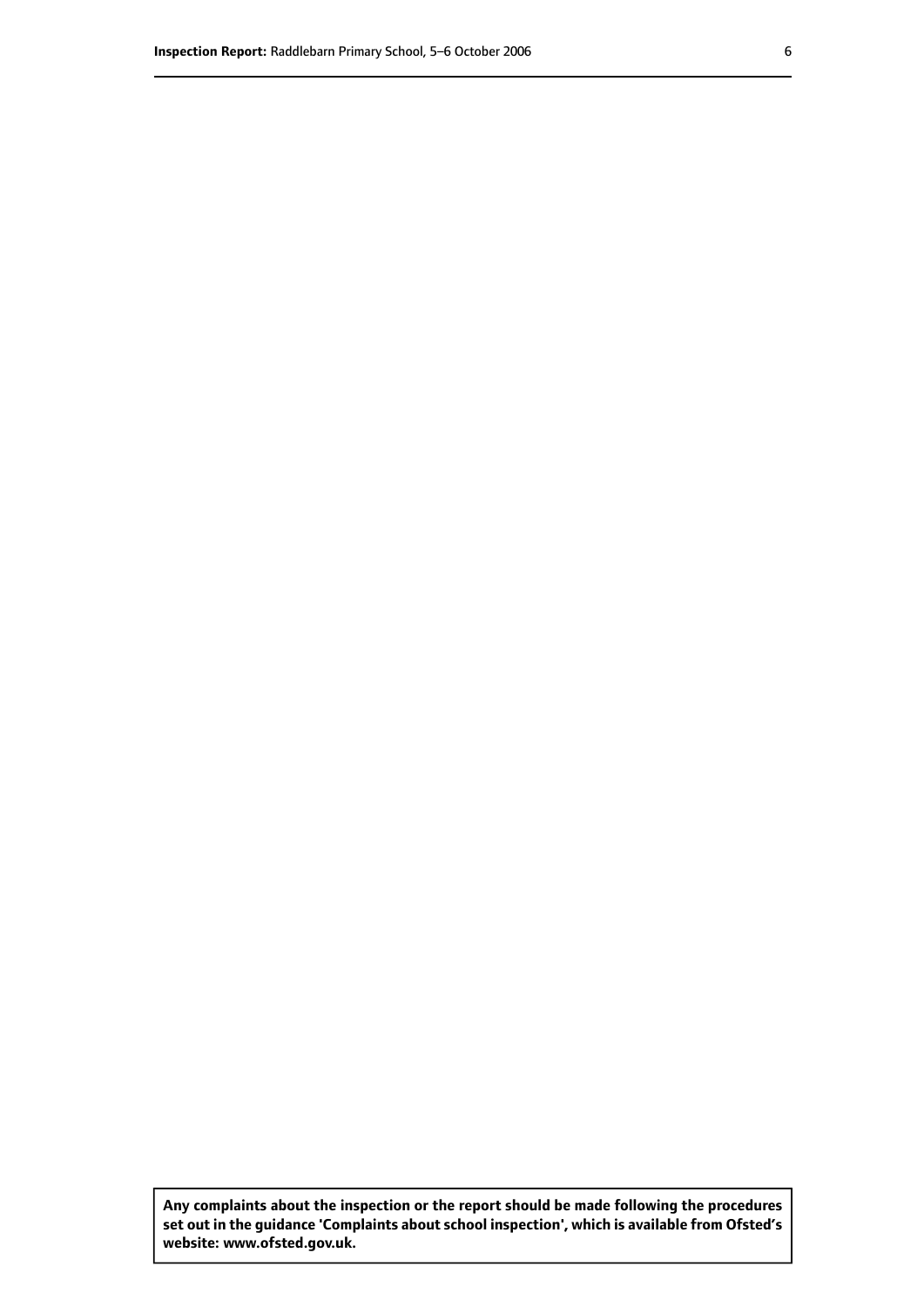# **Inspection judgements**

| $^{\circ}$ Key to judgements: grade 1 is outstanding, grade 2 good, grade 3 satisfactory, and grade 4 $^{\circ}$ | <b>School</b>  |
|------------------------------------------------------------------------------------------------------------------|----------------|
| inadeauate                                                                                                       | <b>Overall</b> |

# **Overall effectiveness**

| How effective, efficient and inclusive is the provision of education, integrated<br>care and any extended services in meeting the needs of learners? |     |
|------------------------------------------------------------------------------------------------------------------------------------------------------|-----|
| How well does the school work in partnership with others to promote learners'<br>well-being?                                                         |     |
| The quality and standards in the Foundation Stage                                                                                                    |     |
| The effectiveness of the school's self-evaluation                                                                                                    |     |
| The capacity to make any necessary improvements                                                                                                      |     |
| Effective steps have been taken to promote improvement since the last<br>inspection                                                                  | Yes |

# **Achievement and standards**

| How well do learners achieve?                                                                               |  |
|-------------------------------------------------------------------------------------------------------------|--|
| The standards <sup>1</sup> reached by learners                                                              |  |
| How well learners make progress, taking account of any significant variations between<br>groups of learners |  |
| How well learners with learning difficulties and disabilities make progress                                 |  |

# **Personal development and well-being**

| How good is the overall personal development and well-being of the<br>learners?                                  |  |
|------------------------------------------------------------------------------------------------------------------|--|
| The extent of learners' spiritual, moral, social and cultural development                                        |  |
| The behaviour of learners                                                                                        |  |
| The attendance of learners                                                                                       |  |
| How well learners enjoy their education                                                                          |  |
| The extent to which learners adopt safe practices                                                                |  |
| The extent to which learners adopt healthy lifestyles                                                            |  |
| The extent to which learners make a positive contribution to the community                                       |  |
| How well learners develop workplace and other skills that will contribute to<br>their future economic well-being |  |

# **The quality of provision**

| How effective are teaching and learning in meeting the full range of the<br>learners' needs?          |  |
|-------------------------------------------------------------------------------------------------------|--|
| How well do the curriculum and other activities meet the range of needs<br>and interests of learners? |  |
| How well are learners cared for, guided and supported?                                                |  |

 $^1$  Grade 1 - Exceptionally and consistently high; Grade 2 - Generally above average with none significantly below average; Grade 3 - Broadly average to below average; Grade 4 - Exceptionally low.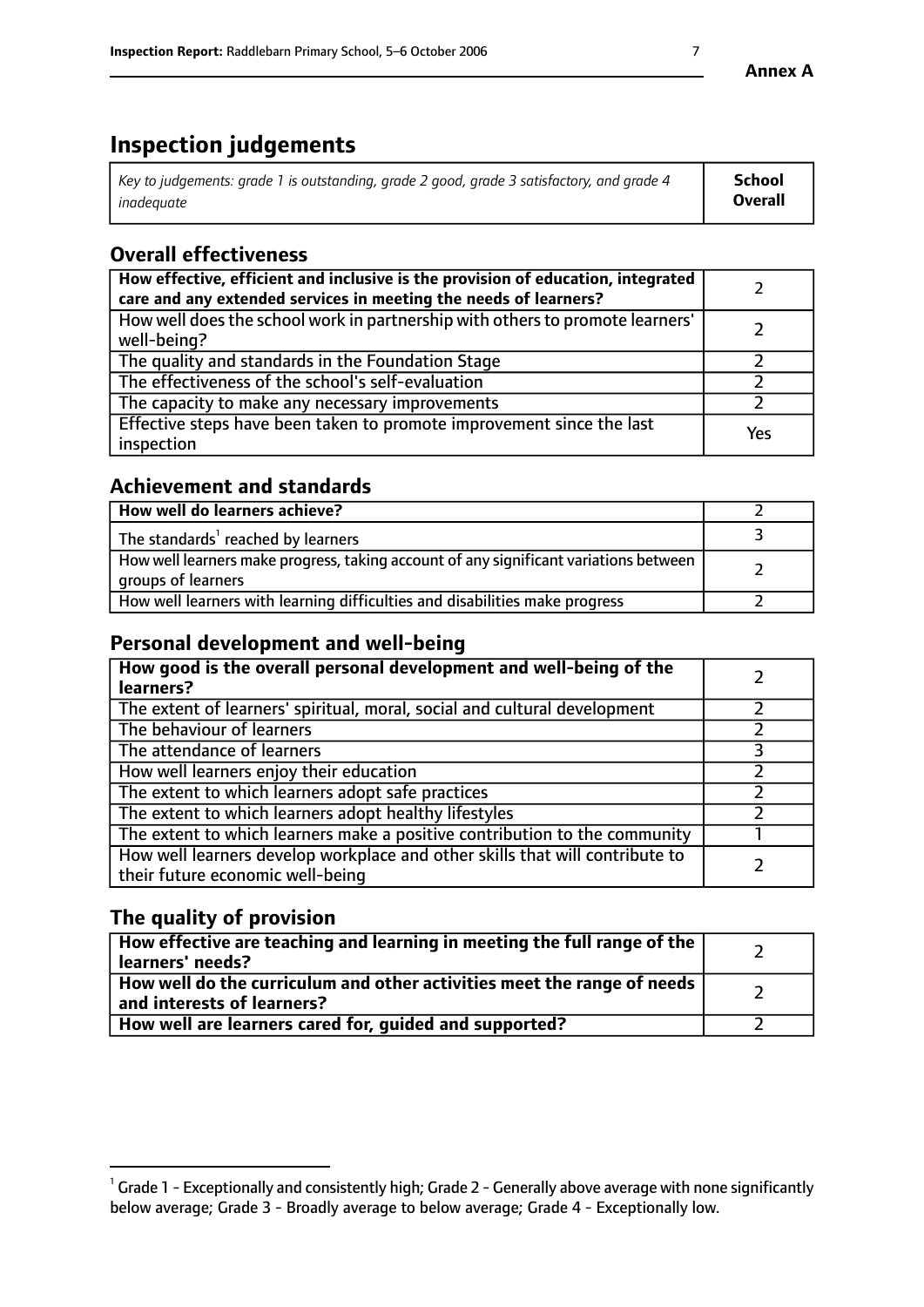#### **Annex A**

# **Leadership and management**

| How effective are leadership and management in raising achievement<br>and supporting all learners?                                              |               |
|-------------------------------------------------------------------------------------------------------------------------------------------------|---------------|
| How effectively leaders and managers at all levels set clear direction leading<br>to improvement and promote high quality of care and education |               |
| How effectively performance is monitored, evaluated and improved to meet<br>challenging targets                                                 | $\mathcal{L}$ |
| How well equality of opportunity is promoted and discrimination tackled so<br>that all learners achieve as well as they can                     |               |
| How effectively and efficiently resources, including staff, are deployed to<br>achieve value for money                                          | $\mathcal{P}$ |
| The extent to which governors and other supervisory boards discharge their<br>responsibilities                                                  |               |
| Do procedures for safequarding learners meet current government<br>requirements?                                                                | Yes           |
| Does this school require special measures?                                                                                                      | <b>No</b>     |
| Does this school require a notice to improve?                                                                                                   | No            |